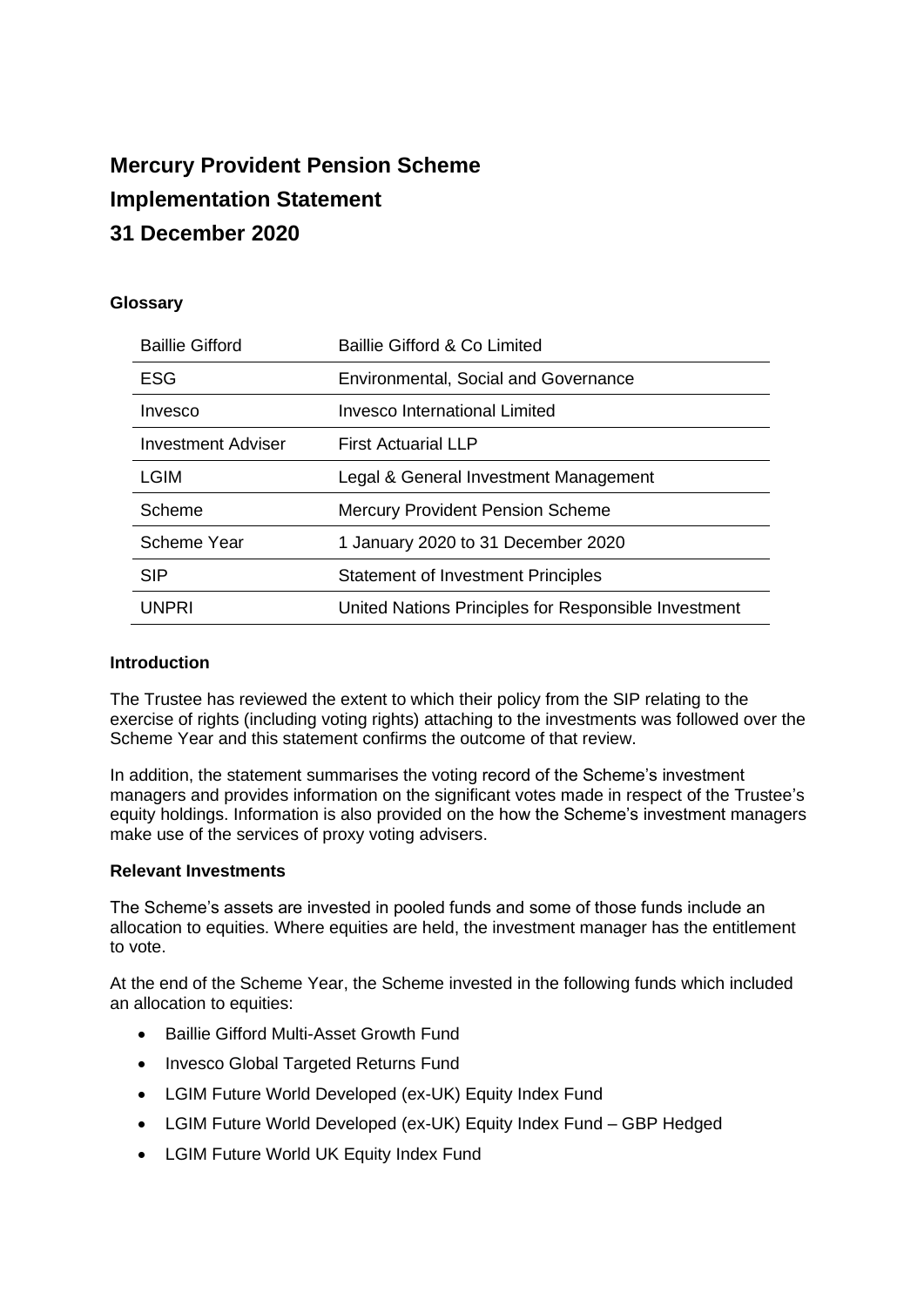## **The Trustees' Policy Relating to the Exercise of Rights**

## Summary of the Policy

The Trustees' policy in relation to the exercise of the rights (including voting rights) attaching to the investments is set out in the SIP. A new SIP was provided during the Scheme Year, complying with new legislation which required additional information to be stated about the nature of the arrangements in place with investment managers. Part of the new wording provided a more detailed explanation of your policy relating to the exercise of rights.

A summary of the Trustees' policy is as follows:

- The Trustees believe that good stewardship can help create, and preserve, value for companies and markets as a whole and the Trustees wish to encourage best practice in terms of stewardship.
- The Trustees invest in pooled investment vehicles and therefore accept that ongoing engagement with the underlying companies (including the exercise of voting rights) will be determined by the investment managers' own policies on such matters.
- When selecting a pooled fund, the Trustees consider, amongst other things, the investment manager's policy in relation to the exercise of the rights (including voting rights) attaching to the investments held within the pooled fund.
- When considering the ongoing suitability of an investment manager, the Trustees (in conjunction with their investment adviser) will take account of any particular characteristics of that manager's engagement policy that are deemed to be financially material.
- The Trustees will normally select investment managers who are signatories to the UNPRI.
- If it is identified that a fund's investment manager is not engaging with companies, the Trustees may look to replace that fund. However, in the first instance, the Trustees would normally expect their investment adviser to raise the Trustees' concerns with the investment manager.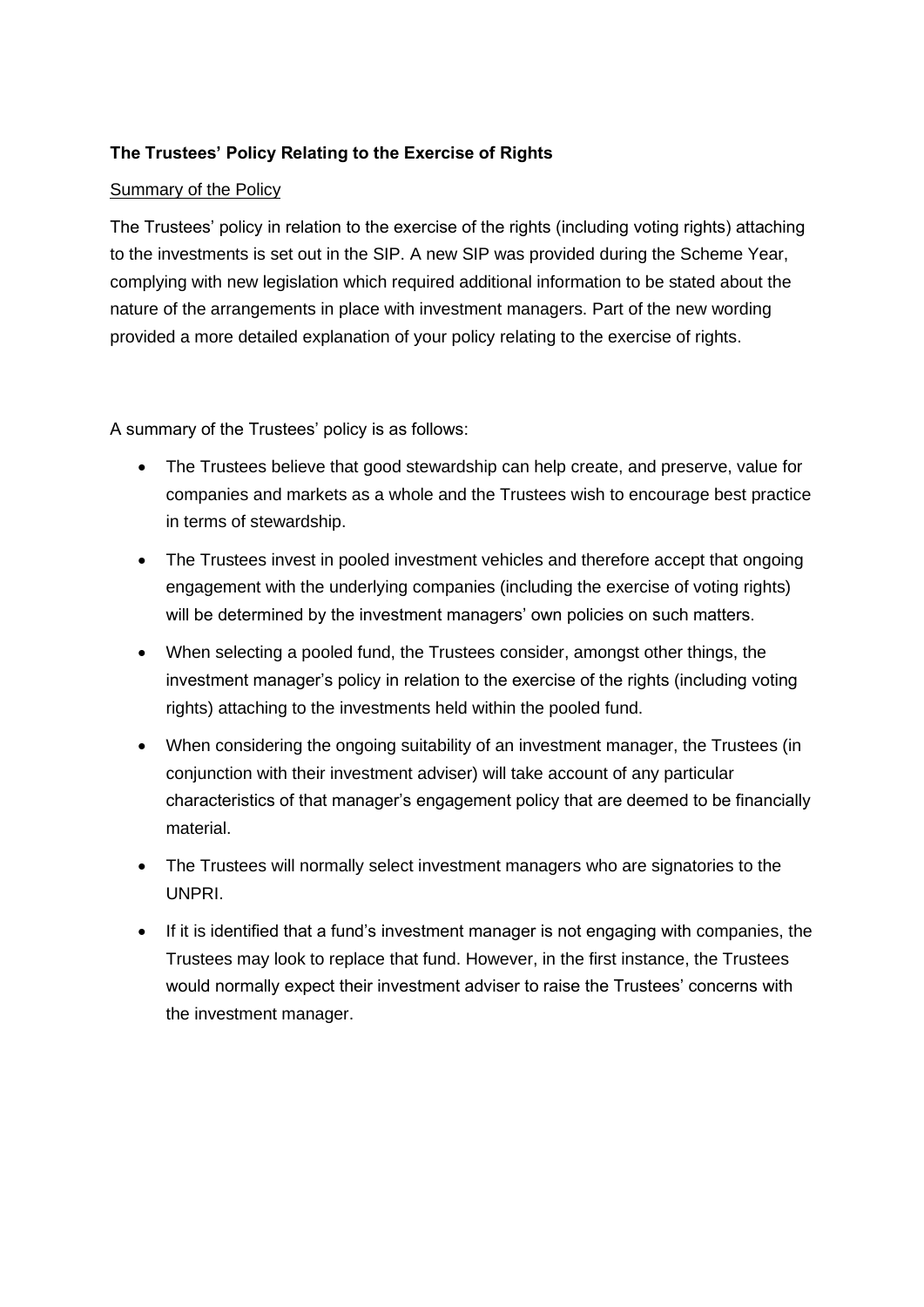### Was the Policy Followed During the Scheme Year?

The Trustee's opinion is that their policy relating to the exercise of rights (including voting rights) attaching to the investments has been followed during the Scheme Year. In reaching this conclusion, the following points were taken into consideration:

- There has been no change to the Trustees' belief regarding the importance of good stewardship.
- The Scheme's invested assets remained invested in pooled funds over the period.
- In March 2020 the Trustee selected LGIM Future World Equity Funds (Implemented in June 2020). ESG considerations were discussed as part of this decision in the paper entitled "Recommendation to use LGIM Future World Funds" dated 20 November 2019.
- Whilst the Trustees did not consider the voting records of the investment managers during the Scheme Year, that analysis has now been undertaken. As part of the work required to prepare this Implementation Statement, the Trustees, in conjunction with their investment adviser, have considered the voting record over the Scheme Year of the investment managers over the Scheme Year.

A summary of the key findings from that analysis is provided below.

• All investment managers used by the Scheme are UNPRI signatories.

### **The Investment Managers' Voting Record**

A summary of the investment managers' voting records.

|                           |                 | Split of votes: |                |           |
|---------------------------|-----------------|-----------------|----------------|-----------|
|                           |                 |                 |                | Did not   |
|                           |                 |                 |                | vote/     |
| <b>Investment Manager</b> | Number of votes | For             | <b>Against</b> | abstained |
|                           |                 |                 |                |           |
| <b>Baillie Gifford</b>    | 13,603          | 95.3%           | 2.9%           | 1.8%      |
|                           |                 |                 |                |           |
|                           |                 |                 |                |           |
| <b>Invesco</b>            | 45,623          | 89.0%           | 9.8%           | 1.2%      |
|                           |                 |                 |                |           |
| LGIM                      | 66,242          | 81.8%           | 17.4%          | 0.7%      |

*Notes*

*Split of votes may not sum to 100% due to rounding.*

*These voting statistics are based on each manager's full voting record over the 12 months to 31 December 2020 rather than votes related solely to the funds held by the Scheme.*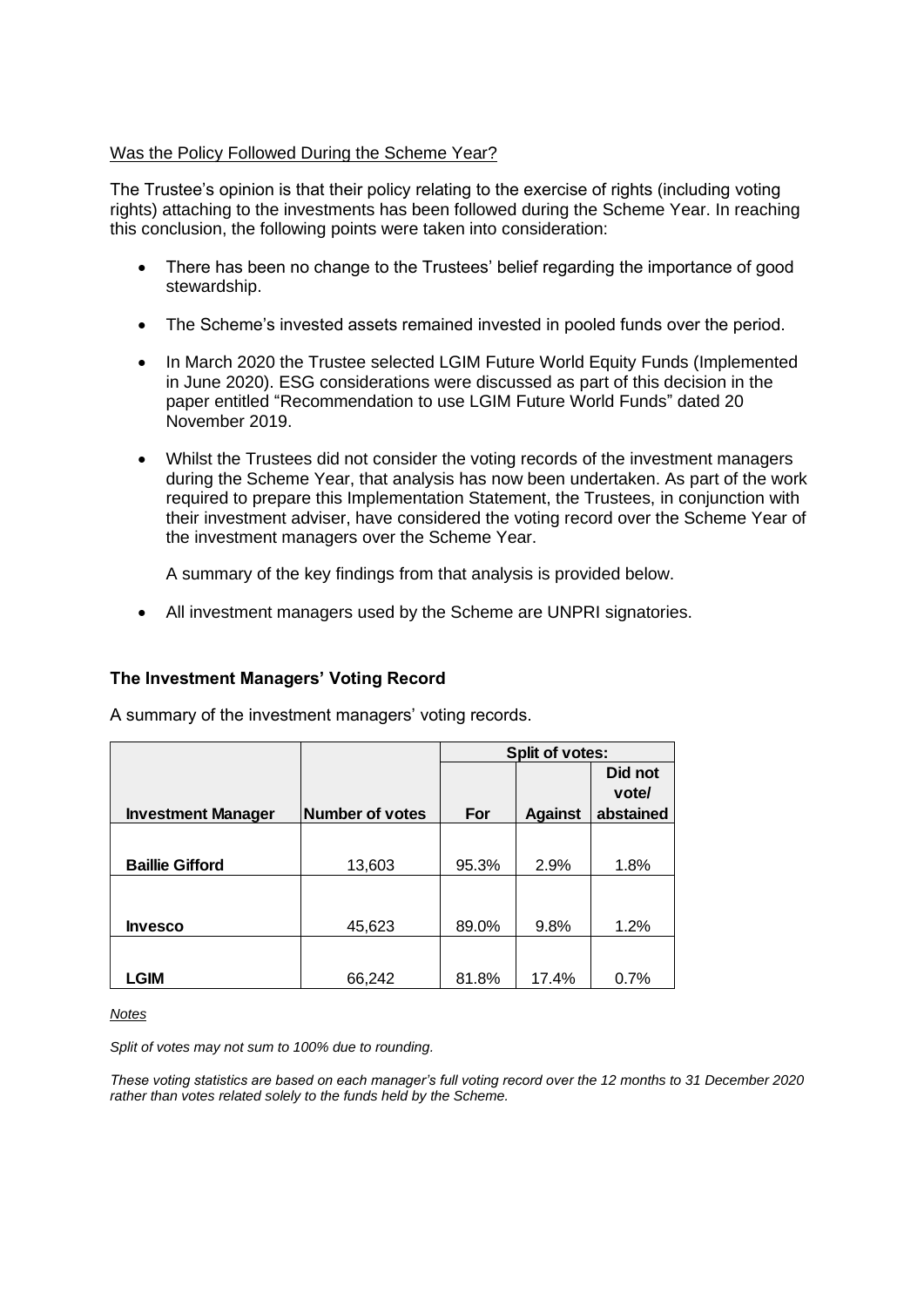### **Use of Proxy Investment Advisers**

|                        | Who is their   |                                          |
|------------------------|----------------|------------------------------------------|
|                        | proxy          |                                          |
| <b>Investment</b>      | voting         |                                          |
| <b>Manager</b>         | adviser?       | How is the proxy voting adviser used?    |
|                        | No Proxy       |                                          |
|                        | Voting         | All done in-house, Manager aims to       |
| <b>Baillie Gifford</b> | Adviser        | participate in all votes                 |
|                        | ISS, Glass     |                                          |
|                        | Lewis and      | Proxy advisers provide information but   |
| <b>Invesco</b>         | <b>IVIS</b>    | voting is determined by Invesco          |
|                        |                | ISS and IVIS provide research and ISS    |
|                        | <b>ISS and</b> | administer votes. However, all voting is |
| _GIM                   | IVIS           | determined by guidelines set by LGIM.    |

### **Our fund managers' voting behaviour**

We have reviewed the voting behaviour of our fund managers by considering the following:

- broad statistics of their voting record such as the percentage of votes cast for and against the recommendations of boards of directors (i.e. "with management" or "against management");
- the votes they cast to in the year to 31 December 2020 on the most contested proposals in eight categories across the UK, the US and Europe; and
- our fund manager's policies and statements on the subjects of stewardship, corporate governance and voting.

We have also compared the voting behaviour of our fund managers with their peers over the same period.

Our key observations are below along with actions we have taken as a result of our review of the fund managers' voting behaviour.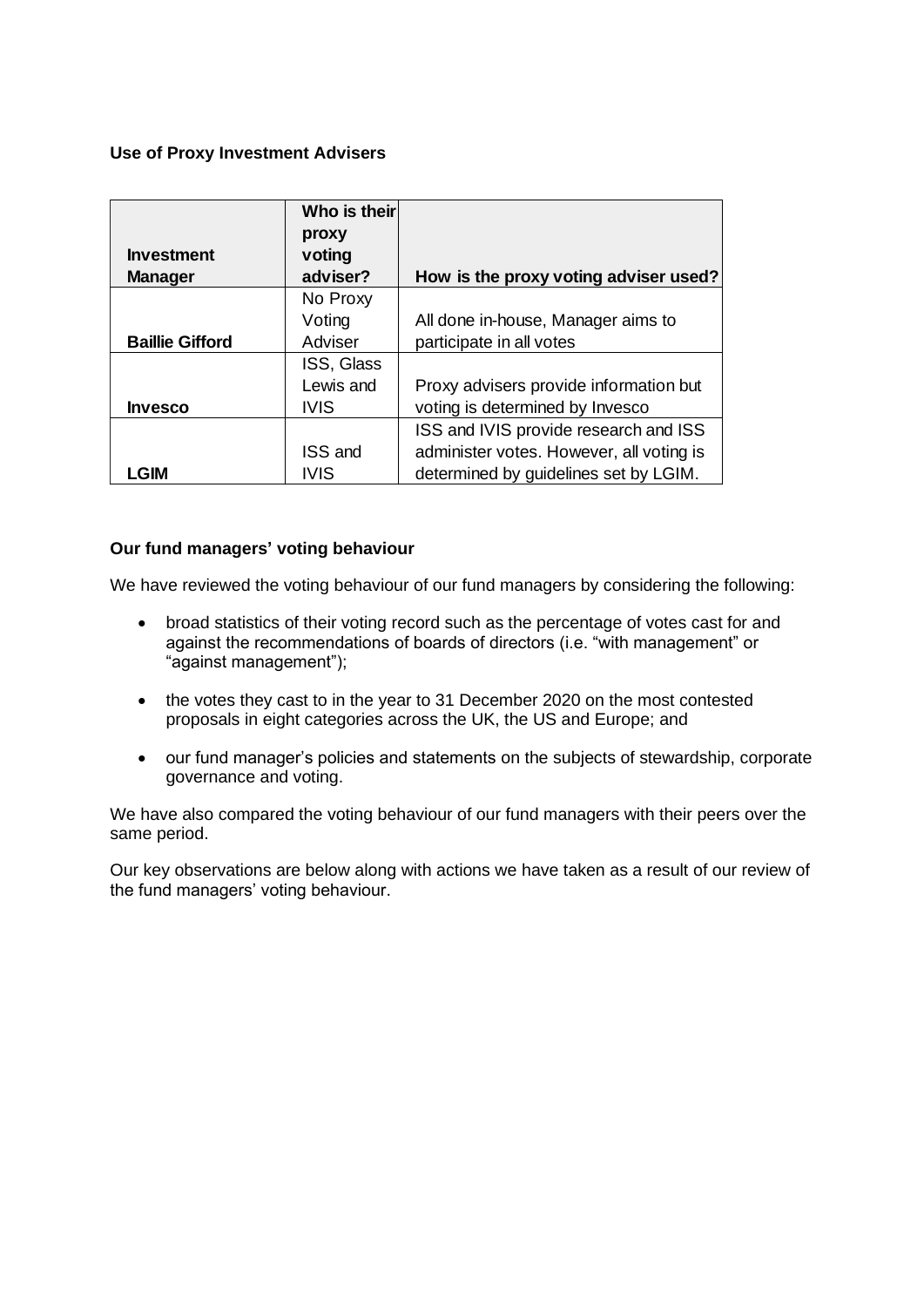## **Voting in Significant Votes**

Based on information provided by the Trustee's investment adviser, the Trustee has identified significant votes in eight separate categories. The Trustee considers votes to be more significant if they are closely contested, i.e. close to a 50:50 split for and against. A closely contested vote indicates that shareholders considered the matter to be significant enough that it should not be simply "waved through". In addition, in such a situation, the vote of an individual investment manager is likely to be more important in the context of the overall result.

The five most significant votes in each of the eight categories based on shares held by the Scheme's investment managers are listed in the Appendix. In addition, the Trustee considered each investment managers' overall voting record in significant votes (i.e. votes across all stocks not just the stocks held within the funds used by the Scheme).

## **Description of Voting Behaviour**

#### **LGIM**

Relative to their peers LGIM, show a high tendency to vote against Director's proposals. They have also shown strong support for shareholders proposals aimed to tackle a broad range of Environmental and Social issues.

Their voting policy is also detailed and includes clear rationales and rules for when they will vote against Directors recommendations on a proposal.

LGIM have opposed 15% of the recommendations of Directors proposals of the year and whilst this is significantly higher than many of their peers we do not view this as being excessive. Rather, this suggests that LGIM are taking their stewardship responsibilities seriously and would be one of the first investors to oppose a proposal worthy of opposition.

#### **Baillie Gifford**

Baillie Gifford tends to support Director Proposals, but this is consistent with their active management style – they have chosen to invest in companies, so it is unsurprising they wish to support management.

Although Baillie Gifford tends to support management in Director Proposals, over the course of 2020, the investment manager has demonstrated a willingness to vote in favour of Shareholder Proposals (which typically means voting against management).

#### **Invesco**

Invesco tend not to vote consistently and instead give fund managers discretions as to how to vote on each portfolio. Arguably this can dilute the influence the Invesco can have on companies. However, the fact that we do observe some split votes does show that fund managers are giving the votes enough consideration to deviate from a standard approach.

Invesco generally support shareholder resolutions designed to tackle ESG issues.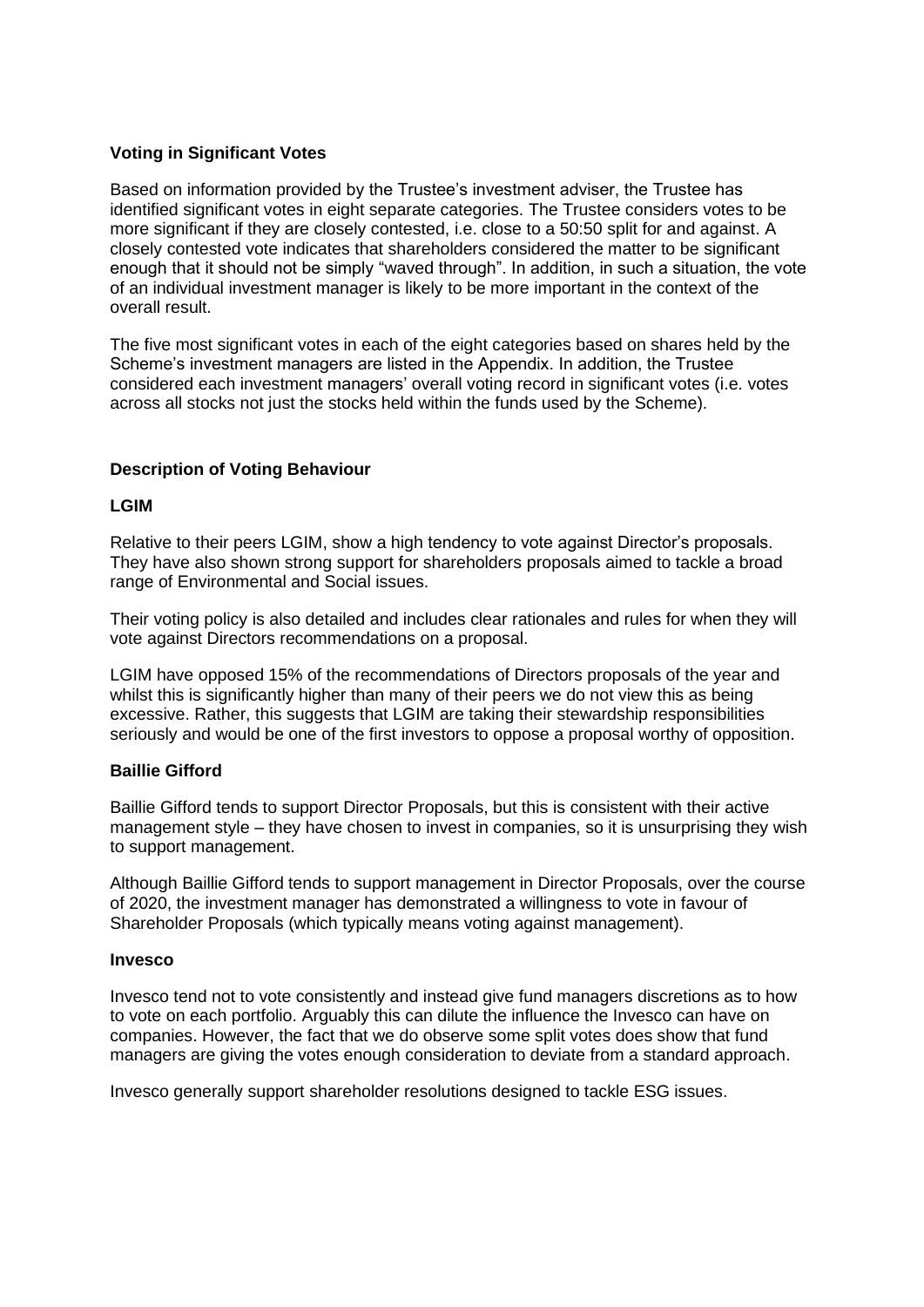The Trustee will keep the voting actions of the investment managers under review.

……………………Kim Nash……….. Date: ………21/05/2021……….

Signed on behalf of the Trustee of the Mercury Provident Pension Scheme